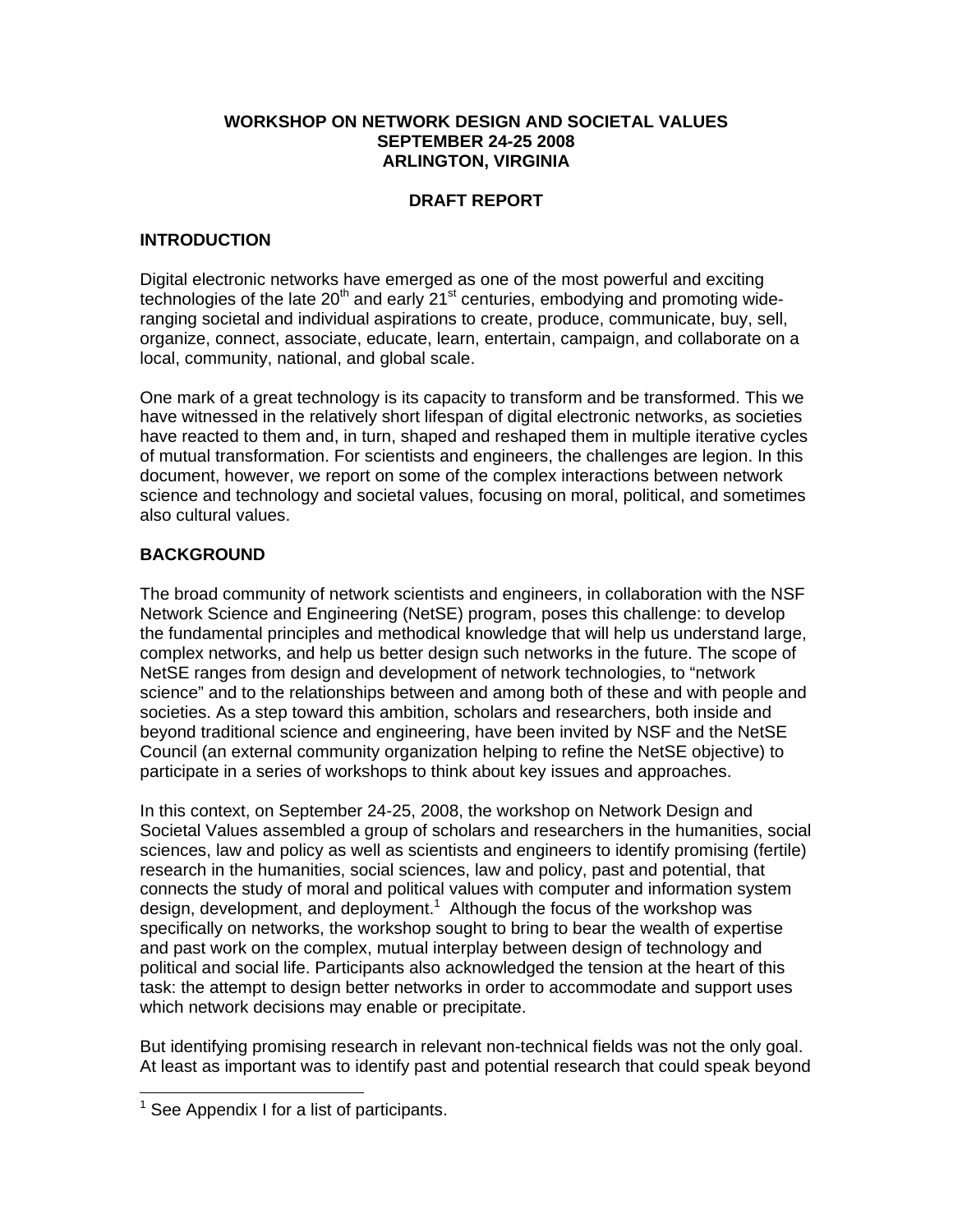the communities of its authors' academic origins to network scientists and engineers as well – results, questions, approaches, literatures, cases, and issues that might be meaningful to scientists and engineers, that might even influence the design of computer and information networks (e.g., hardware and software). What might these be? How might decisions in network design usefully and systematically take them into consideration? And, by the same token, what hard problems in network science and engineering might successfully migrate onto the agenda of the humanistic, social, and political study of technology? How might these problems stir and energize these areas?

# **THE REPORT**

The report is inspired by ideas emerging from brief presentations by Workshop participants and from the discussion following these presentations, where several salient themes gelled.<sup>2</sup> Going into the workshop, participants were asked to prepare remarks not only about their own work but reflecting a line of research or scholarship in which they conceived their work to fit. This placement did not need to track traditional disciplinary boundaries (e.g., the names of their home departments) but could be associated with a set of questions, a particular method, an object, or objects of study, a set of issues, an annual conference, etc. Participants were asked to reflect on how this line of work contributed to a landscape of study of networks and societal values, for scientists and engineers as well as the members of their communities. Participants from technical fields were asked to reflect on instances in which they had encountered problems which they understood to be socio-technical in nature, and prior collaborative experiences to address such issues.

Individual presentations and group discussion suggested that workshop findings would be more easily presented as a research landscape, characterized by several key dimensions, each defined by an open ended set of questions, rather than a research agenda, defined by a single list of questions. The dimensions that seemed best to capture relevant past research and exciting and valuable future research were: Past Work, Issues, Themes, Methods and Approaches, and Integrated Case Studies.

It bears repeating that the workshop's horizon was not on all interesting and worthwhile research on network technology through the lens of humanities and social sciences but on research in both fields that offered exciting potential for mutual influence.

# **DIMENSIONS OF THE LANDSCAPE**

## PAST WORK

-

Issues, questions, themes, methods, and cases raised at the workshop build upon a significant body of past and ongoing research across the disciplines. Workshop participants acknowledged, particularly, a large body of work on key issues, including: *Network architectures and politics; Identity, Identifiability and Anonymity; Access to Networks and Networking; Security; Privacy. [We should probably have a footnote or appendix with some examples.]*

 $2$  See Appendix II for the workshop agenda.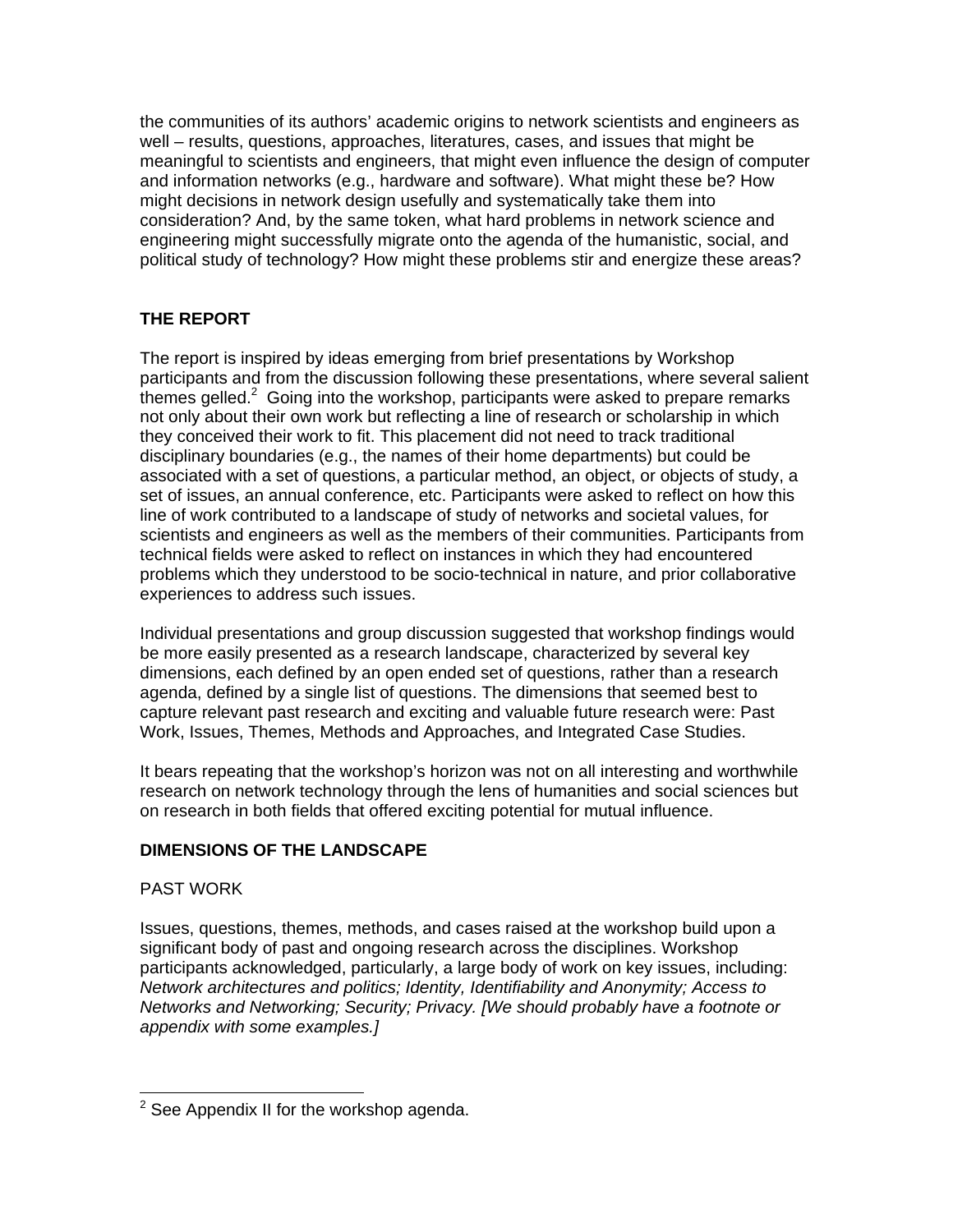#### **ISSUES**

The workshop identified numerous issues. We acknowledge that those listed below are diverse in generality, size (of existing body of work), and scope, including some overlap. It is also important to note that disciplines vary in the ways they apply the identical label. Below are a sample of the issues that generated greatest interest and sometimes disagreement among workshop participants.

*Security*: We can study security from multiple perspectives. What does security mean to network researchers in computer science and engineering? What does it mean to political scientists, philosophers, sociologists? How can we translate these definitions across fields? What happens, for instance, when different fields 'securitize' an issue? What are we aiming for when we strive for security? How can we achieve it? What are the tradeoffs between security and other values (e.g., free speech)? Among all the actors (or agents) on the network, including individuals, institutions, and governments, is everyone's security of equal value? And how does the value pf security differ among users, institutions, and national governments themselves? [Clark, Nissenbaum, Ohm]

*Identifiers and identities*: How should these be defined? What's at stake in different (technical) choices? Why is identity often posed as a panacea? Can we test this proposition? How should identity online mesh with identity and identities in relation to other spheres of interaction, particularly in the relation of the individual to governments, financial institutions, and other corporate entities, such as merchants and service providers? Can we embed application layer solutions (e.g., eBay reputational systems, or social network identities) in a more general network architecture or design? Are there alternative approaches up and down the layers, and can these approaches successfully migrate? What sorts of collaboration would be necessary to achieve this? [Clark]

*Openness*: This is a term that has been used with various meanings in relation to networks (specifically, the Internet). One of the most important meanings, with technical and societal implications, is the capacity for everyone to *join* the network. In the case of the Internet, this means, at least in theory that any machine able to communicate in TCP/IP is able to join. (Of course, there are other, mostly economic barriers.) This contrasts with a scenario in which the protocol itself is not open and in this case one would need the permission of a controlling authority or gatekeeper. Important questions follow from this observation. What values are at stake? What does openness mean? What are the trade-offs in open and closed networks or protocols? Open networks may promote organic growth, but also suffer, in the case of malicious actors, from a lack of vetting or barring mechanisms. Open systems therefore often bring up issues of trust and individual accountability and thus identity online (as discussed ealier). [Li] Whereas closed networks may be deployed or administered by a central authority, a network in which users have no choice but to participate (and participate according to enforceable rules of use), open systems can only invite users to participate. What are the mechanisms and conditions that encourage or compel participation in open systems? Must the design of open networks take into account incentive structures? Can open systems force participation at a technical level, as in Skype? And can such participation be largely opaque to users themselves, again as in Skype?

*Trust*: A system that limits the opportunity for users to do harm to one another is not the same as one that achieves the same result based on trust. This is the difference between trustworthy technical artifacts (so-called trusted systems, as in secure banking)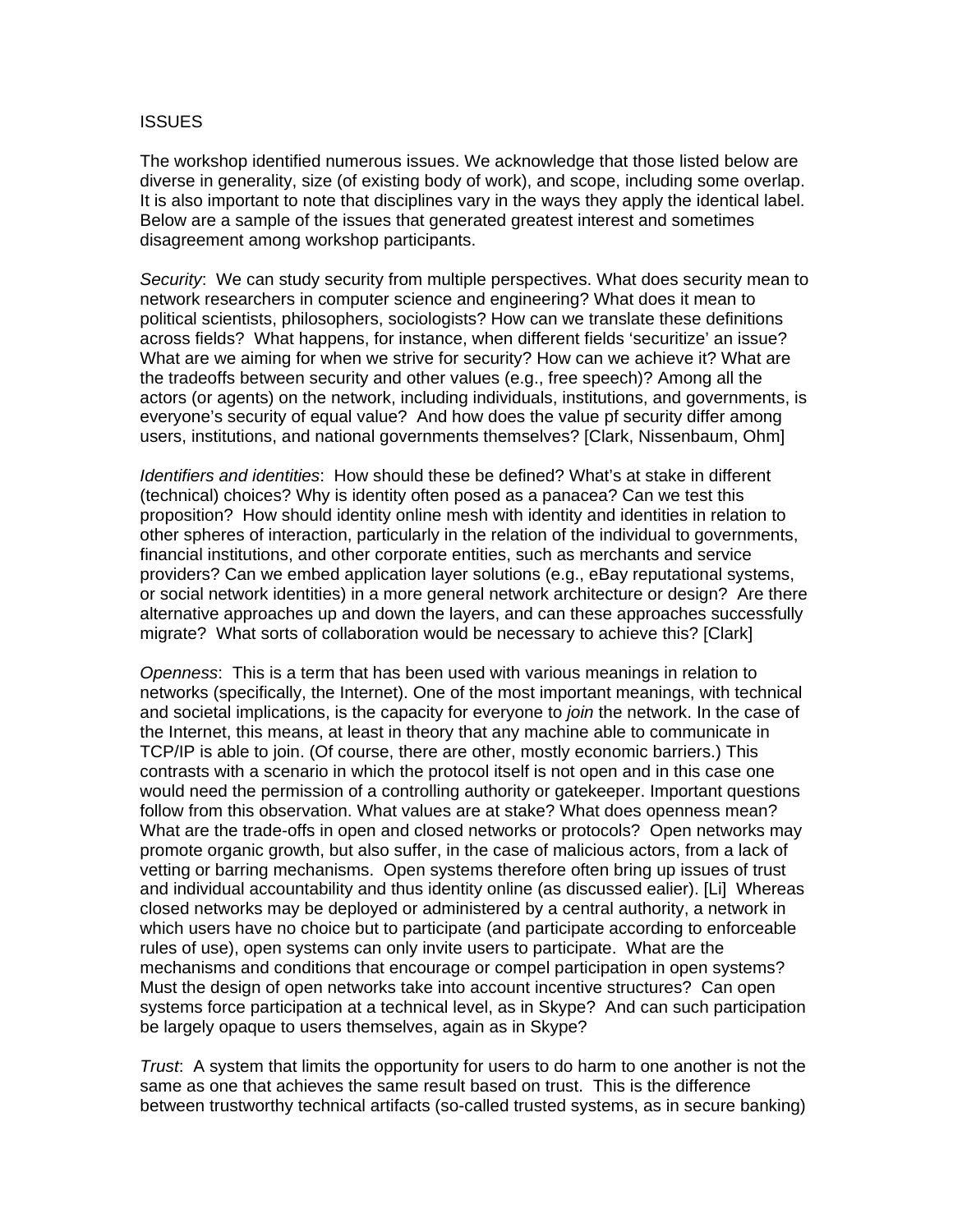and technology which enables people to trust one another. How can we incorporate social values in the design of networks that actually promotes and sustains sociality? Do social networks, based on voluntary associations among users, point toward a model for trust networks more generally? Is the trust that pervades such networks durable over time and across platforms and between layers? [Mulligan, Chun]

*Mechanisms of regulation, control, or enforcement* ("the handoff" question): Workshop participants agreed that behavioral constraints and affordances could be embedded in a network environment at various different junctures and layers. For example, they can be built into the technology, expressed in law and policy, through social norms, through incentives structures. The picture is even more complicated than this because even within these different junctures (or modes) there are various possibilities, and network design choices may produce unintended points of control. For example, technical constraints can be imposed at different layers (e.g., physical versus application) or following different strategies (e.g., through post-hoc auditing or front-end vetting). Choosing mechanisms and points of control is a technical matter but ethical and political implications should be carefully considered. This issue covers a potentially huge terrain and offers great possibilities for collaboration among different approaches. It can be tackled thematically and also through detailed case-studies. [Benkler, Mulligan]

*Local and global*: The Internet is touted as a global network but its value and meaning is often local (culturally, geographically). This requires study of networks embedded in a variety of contexts. Research might therefore address who appropriates a network for what purposes, and how different economic, social, political, and cultural contexts make such action possible. This research may draw from human-computer interaction, but may also adopt a more anthropological or sociological lens in examining the everyday and local uses of a network. [Grinter] Such insights may inform network design, particularly those attempts to develop a network that is sensitive to local variations in use and deployment. Can network design also build upon the general geographic distribution that tends to characterize social network membership? Can we develop networks that are optimized according to the spatial and social distribution of our likely network associates? Might we adjust our approach to network search, for example, given network information about geographic hotspots for certain query strings? How can or should scientists and engineers take local political contexts into consideration when designing the features of networks and network services? [Kleinberg]

*Privacy*: This covers a universe of questions and issues, including, for example, privacy online, what it means, how much do we want or need; what other values it protects; what other values is clashes with; how design may mitigate these conflicts. What opportunities for monitoring and measurement do network design decisions create? Are privacy concerns inherent in the architecture of the network, or do secondary technologies (such a mass storage for data retention) play a more important role? Whom do network architectures empower to monitor user behavior and information? The current architecture of the Internet, for instances, puts Internet Service Providers in a uniquely powerful position to monitor all the activity of its subscribers. What are the minimal features of a network that commercial service providers require (e.g., locationbased IP)? How can we break apart information that we would find desirable for the network to reveal from that which it must necessarily produce? [Ohm]

*Conditions of participation* (related to several other issues above): This rather obscure title refers to a set of questions about expectations network users may reasonably have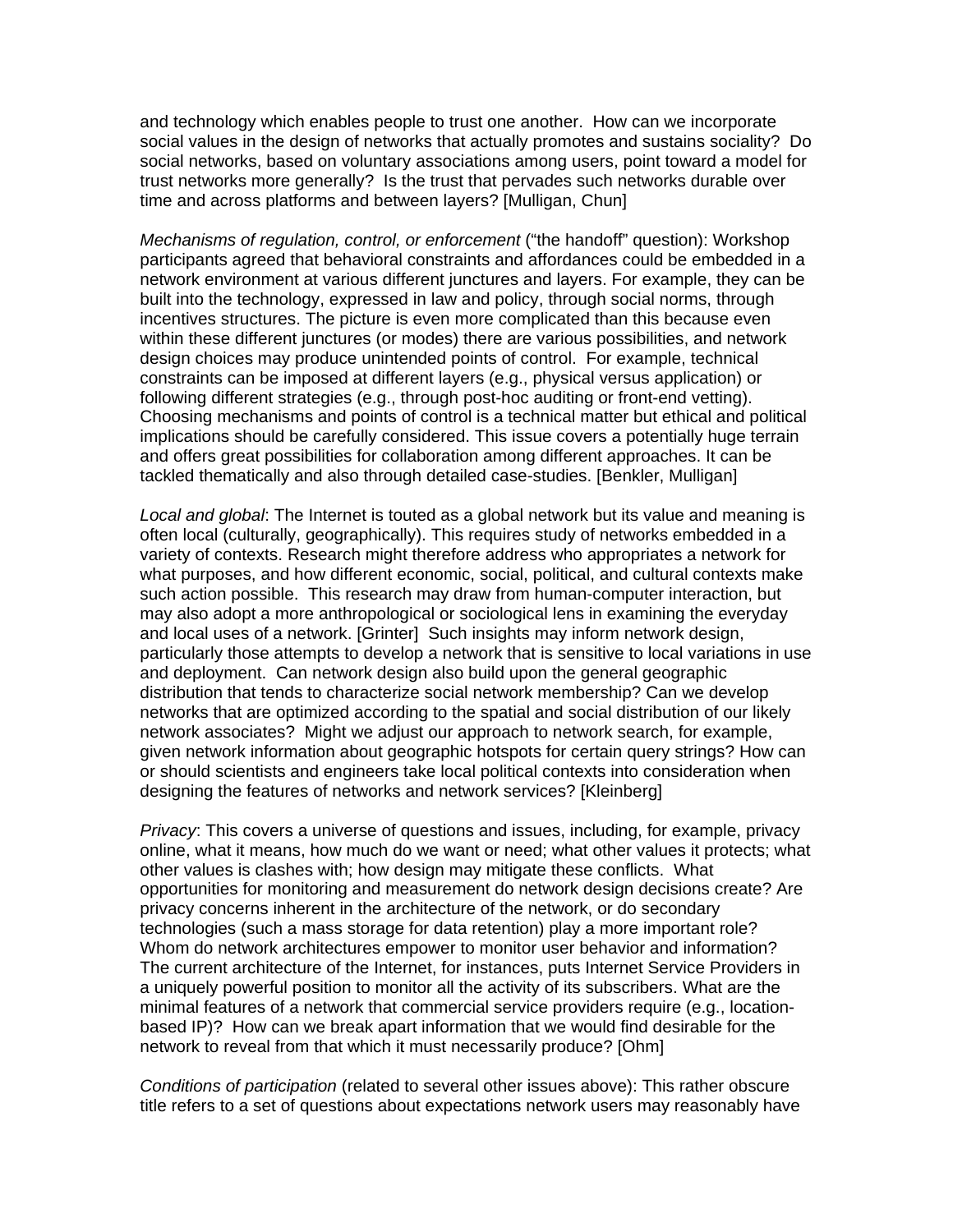about the powers they have when they join a network and, conversely, what users may experience as part of normal participation in a network. To what kinds of activities are users legitimately expected to submit as a condition of participation? Specifically, researchers may wish to study whether traditional notions of real property have analogs in network space. Do users have a right to object to unsolicited email as long as they have signed up for email, or to having their systems used as "zombies," or having search "bots" visit their websites. Could we imagine a network in which only consensual associates could exchange packets? To what degree do the conditions of participation of social networks already follow this model?

*Motivations for participation:* Why do people join and participate in a network? Noshir Contractor's work on the creation, maintenance, dissolution, and reconstitution of networks focused precisely on this role of motivations. Can we design networks that take into account the various motivations of their users? What defines a successful network from this perspective? Should networks adjust to users' motivations, and if so, how might networks determine or allow users to specify their respective motivations? What other criteria figure in the success of a network? Judith Olson's work on remote scientific collaborations, for instance, delineates the myriad factors that may obtain in top-down successful network-based pursuits. On the other hand, what are the motivations for voluntary, collaborative online activities? What, for instance, are the social motivations of commons-based production on the Internet? [Benkler] If the degree to which certain network structures enable production of this sort has become clearer, there still remains much to explore about the micro-foundations of cooperation and collaborative production in general. For instance, can we develop networks that promote cooperation through solidarity rather than by reward or punishment? Can network design decisions help cultivate voluntary participation and behavior that conforms to the norms of the community without recourse to punitive mechanisms or technical restrictions?

## THEMES

Certain ideas seemed to crop up across discussion of several of the issues and case studies. They seemed more appropriately to be understood as themes, rather than as issues.

Visibility and transparency: The concepts of visibility and transparency are salient in two, respects. The first we might describe as individual exposure and self-presentation on a network—that is the degree to which a user can or must reveal information about him- or herself at different layers of a network (MAC address, IP address, application account, etc.). [Chun] Trust, for instance, often requires some degree of exposure, as in reputational systems or social networking sites. Visibility in this sense may also refer to the ability to communicate or reveal one's motivation for participation or collaboration (as discussed above). But these concepts have another meaning in a related context: the ability to examine the inner workings of a network design, protocol, or application. Take, for example, the design decision to allow Web users to view page sources. Or technologies or software that are not black boxed (or open, in the terminology of the above discussion), and thus leave users free to tinker. Transparency of this sort has emerged as political value among certain coders and stakeholders. Might it not only encourage non-engineers to peer into the inner workings of systems and software (with the understanding that code is law), but also compel outside stakeholders to contribute to the dynamic development of the code that may become law.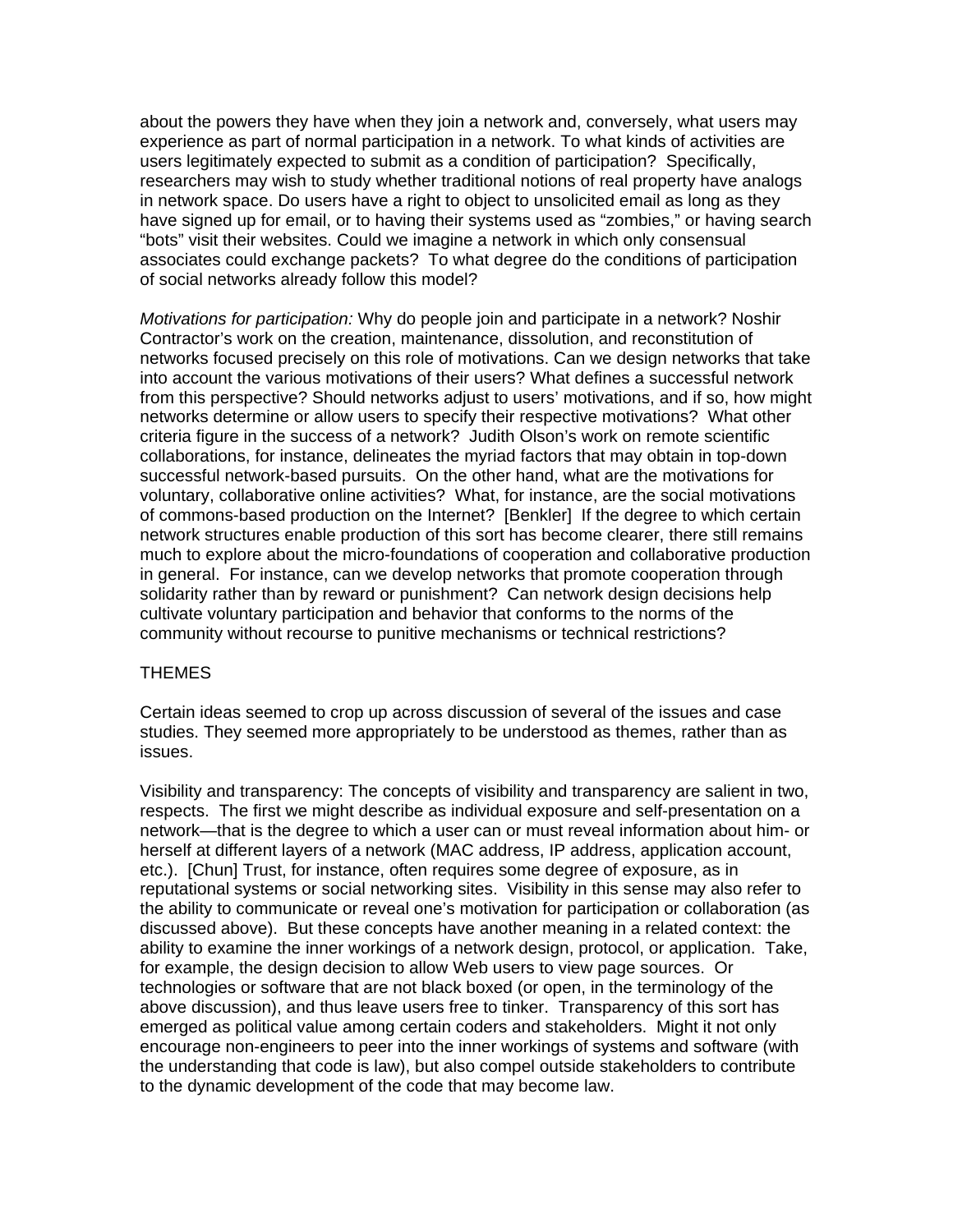*Incentives*: Understanding the structure of incentives can shed light on relationships between architecture or design, on the one hand, and behavior or outcomes, on the other. An integrated study of existing incentives through empirical, ethnographic, historical, etc. methods is an important way of understanding what is already in place. One may also wish to disrupt, shape, or take advantage of naturally occurring incentive structures in order to achieve certain ends, for example, security or privacy, in the context of networks or network transactions. How might we determine the generalizability of an incentive structure of a specific network or application? Are incentive structures from one network or application appropriate, legitimate, or effective in another? [Contracter,Olson]

*Networks as Experimental Environments*: The Internet and Web have emerged as hugely important environments for studying individual and social behavior. There is plenty of scope for thinking about the needs and requirements of research online. Network engineers are also engaged in experimentation in such activities as PlanetLab and potentially GENI inspired systems. What is the relationship between those who intentionally and inadvertently use these systems and the designers and developers of these systems? Must networks users consent to participation? Is there something importantly different in the responsibilities designers and engineers have to users when the systems they put out for use are "experimental?" To what ethical code should academic network researchers hold themselves, and how might such a code compare to the one, if any, that obtains in commercial research? How can network engineers best communicate the value of their research to those who are likely to be involved in the experiment or later affected? Or. alternatively, if large-scale experimentation is simply not possible with consensual parties, should we set a grand challenge for network engineers and designers which asks that they determine how to do research on networks that itself solves the problem of network monitoring? [Peterson]

## METHODS OR THEORETICAL FRAMEWORK

[We thought it might be good to provide one or two examples of articles or books that report on work following each of the respective methods or approaches. Help needed.]

### *Analytic:*

Philosophy, political theory, social theory, legal theory, economics, comparative historical studies, critical theory (including a range of epistemological positions, from more traditional analytic philosophy to Actor Network Theory)

#### *Empirical:*

*Qualitative:* Interviews, surveys, fieldwork studies (in which researchers examine, for instance, networks in specific contexts of use or stakeholder incentives), content analysis

*Quantitative:* Statistical analysis, laboratory experiments, mathematical and agent-based modeling, pilot and deployment studies (following the building-deployinglearning-revising-rebuilding sequence)

In addition to these traditional methods and approaches to conducting research on the social, political, and ethical character of technologies, which may productively be applied to the case of networks, there are integrated approaches recently formulated specifically for the task of analyzing design for values and approaches to guiding design practice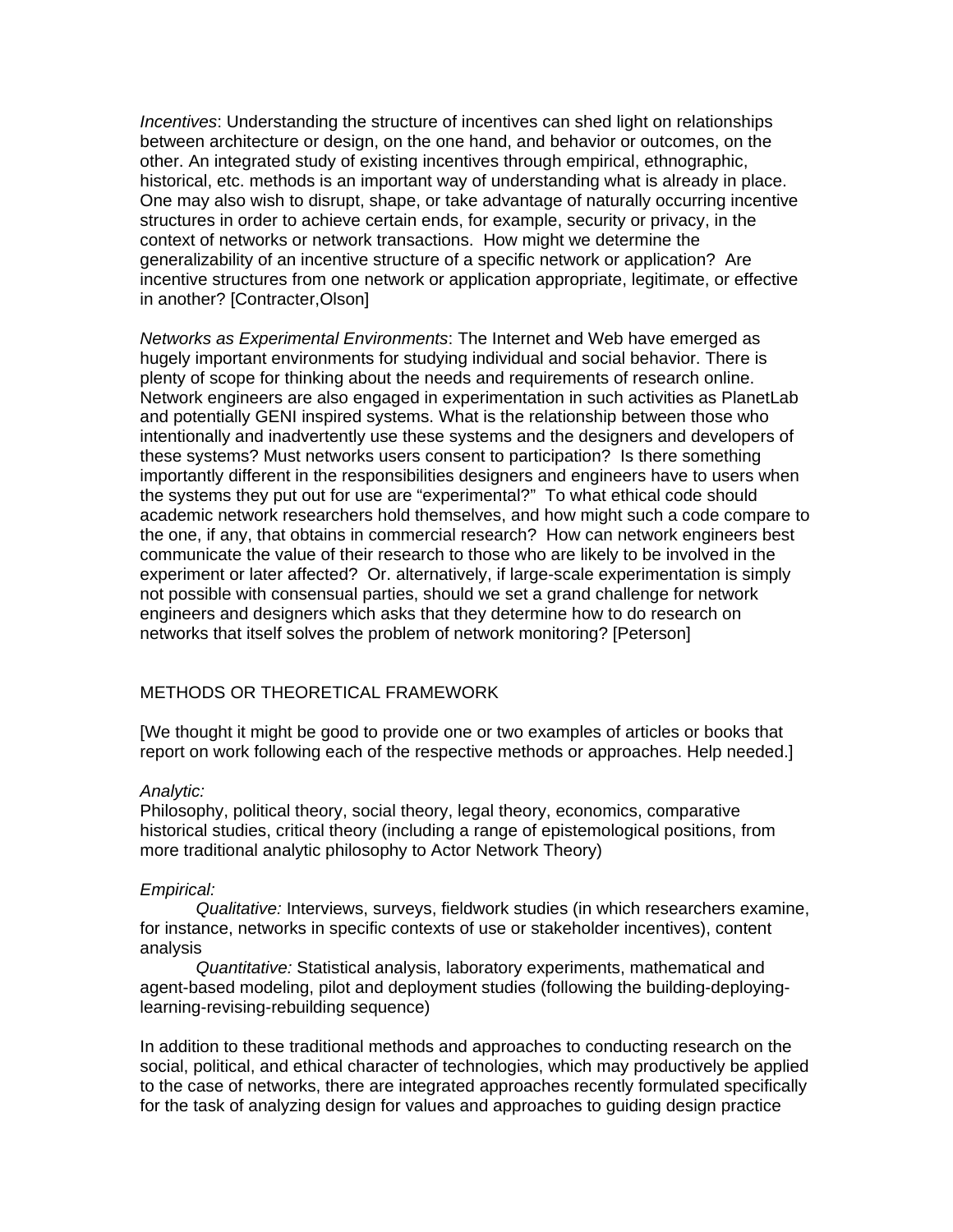taking values into consideration. These include "Values in Design" (VID) which generally refers to the study fine-grain design characteristics for values embodied in them or promoted or afforded by them. Values-at-Play, Value-Sensitive-Design, and Reflective Design include heuristics for taking values into consideration during the design process, that is, for taking values into consideration in the design practice.

An Exploratorium, a simulation environment in which researchers could explore mockups of different multi-layer models of networks noting the cross-layer impact of decisions, including user behavior and institutional design. For example, the Exploratorium might be used to simulate and explore different P2P schemes and their effect on both user and institutional behavior, or further explore empirical findings regarding incentive structures based on solidarity rather than rewards or punishments by adjusting institutional or technical parameters. [Olson, Contractor]

### INTEGRATED CASE STUDIES

There is an important place for integrated case studies. In general, these would be rich multidisciplinary studies of events, mechanisms, applications, architectures, etc. relating to networks.

*Web search*: One example discussed at the workshop was search, search in networks (social search, web search), including, for example, algorithm design and privacy. Why do we take for granted the current model? Are they the best we can manage? Must algorithms tuned through machine learning be opaque to policy analysis? Is this a problem for values in design? [Kleinberg, Nissenbaum, Ohm]

*Technology adoption by government agencies*: Do agencies view technology as a procurement or policy question? What determines the perspective different agencies take, and what are the effect of this decision on the primacy of values in the adoption process? Which procedures open up the most productive spaces for discussion of values? [Mulligan]

*Standards setting*: Standard setting is an important site for determining socially relevant design features. There is often little reward for outsiders to participate in standard settings meetings. Why is this so and what about these meetings dissuades outside participation? How can outside stakeholder enter into or contribute to the debate? What are the social, bureaucratic, and epistemological conditions of participation? [Ohm, Mulligan, Elliot]

*Municipal wireless mesh network*s: A study of the deployment of a wireless mesh network in a municipality that calls upon engineers, social scientists, and policymakers. Researchers would consider the significance of local context and specific cultural, political, and motivational triggers.[Benkler]

*Engineers' response to assertions about values*: How do engineers articulate the values at play in their selection of and approach to a technical problem? How do they respond to the assertion that values figure in their work? Do they resist this idea? Under what conditions do engineers reflect on values in design, and how might these reflections lead to different design choices? [Clark]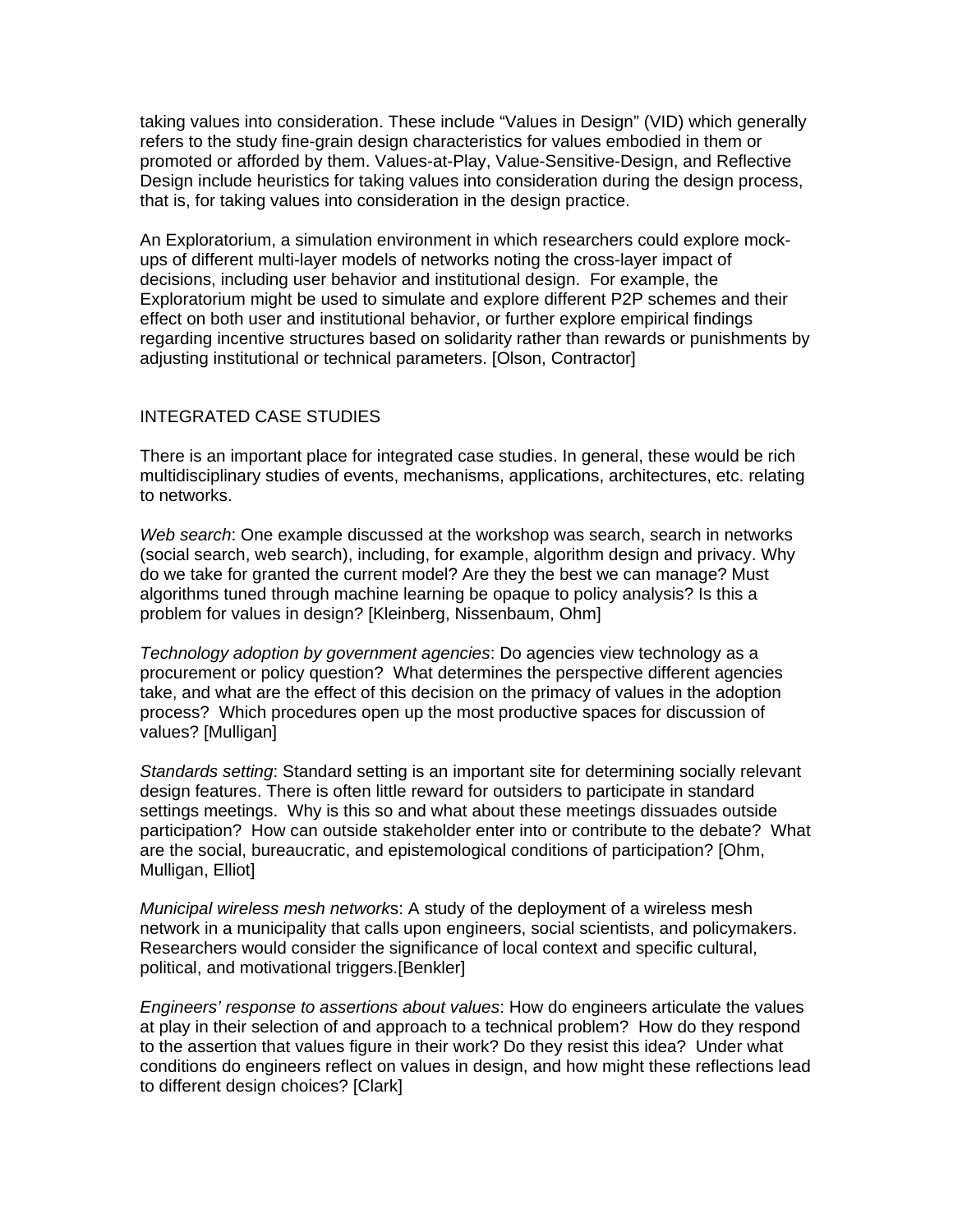*APPENDIX I* 

Workshop Participant Bios